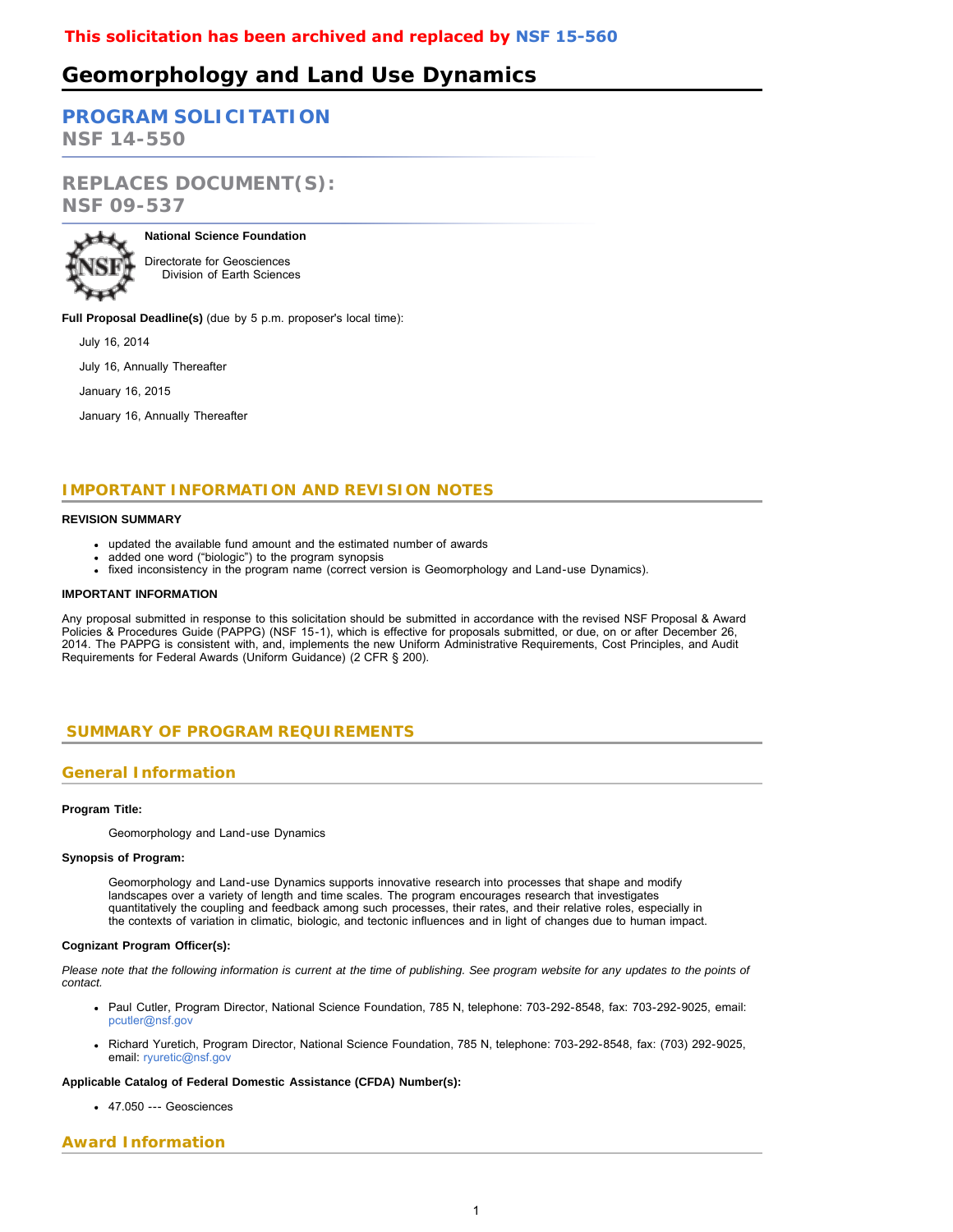#### **Anticipated Type of Award:** Standard Grant or Continuing Grant

**Estimated Number of Awards:** 25 to 35

annually, pending availability of funds.

**Anticipated Funding Amount:** \$5,000,000

annually, pending availability of funds

# **Eligibility Information**

#### **Who May Submit Proposals:**

The categories of proposers eligible to submit proposals to the National Science Foundation are identified in the Grant Proposal Guide, Chapter I, Section E.

#### **Who May Serve as PI:**

There are no restrictions or limits.

#### **Limit on Number of Proposals per Organization:**

There are no restrictions or limits.

#### **Limit on Number of Proposals per PI or Co-PI:**

There are no restrictions or limits.

## **Proposal Preparation and Submission Instructions**

#### **A. Proposal Preparation Instructions**

- **Letters of Intent:** Not required
- **Preliminary Proposal Submission:** Not required
- **Full Proposals:**
	- Full Proposals submitted via FastLane: NSF Proposal and Award Policies and Procedures Guide, Part I: Grant Proposal Guide (GPG) Guidelines apply. The complete text of the GPG is available electronically on the NSF website at: http://www.nsf.gov/publications/pub\_summ.jsp?ods\_key=gpg
	- Full Proposals submitted via Grants.gov: NSF Grants.gov Application Guide: A Guide for the Preparation and Submission of NSF Applications via Grants.gov Guidelines apply (Note: The NSF Grants.gov Application Guide is available on the Grants.gov website and on the NSF website at: [http://www.nsf.gov/publications/pub\\_summ.jsp?](http://www.nsf.gov/publications/pub_summ.jsp?ods_key=grantsgovguide) [ods\\_key=grantsgovguide\)](http://www.nsf.gov/publications/pub_summ.jsp?ods_key=grantsgovguide).

#### **B. Budgetary Information**

- **Cost Sharing Requirements:** Inclusion of voluntary committed cost sharing is prohibited.
- **Indirect Cost (F&A) Limitations:** Not Applicable
- **Other Budgetary Limitations:** Other budgetary limitations apply. Please see the full text of this solicitation for further information.

#### **C. Due Dates**

- **Full Proposal Deadline(s)** (due by 5 p.m. proposer's local time):
	- July 16, 2014
	- July 16, Annually Thereafter
	- January 16, 2015
	- January 16, Annually Thereafter

## **Proposal Review Information Criteria**

**Merit Review Criteria:** National Science Board approved criteria apply.

### **Award Administration Information**

**Award Conditions:** Additional award conditions apply. Please see the full text of this solicitation for further information.

<span id="page-1-0"></span>**Reporting Requirements:** Additional reporting requirements apply. Please see the full text of this solicitation for further information.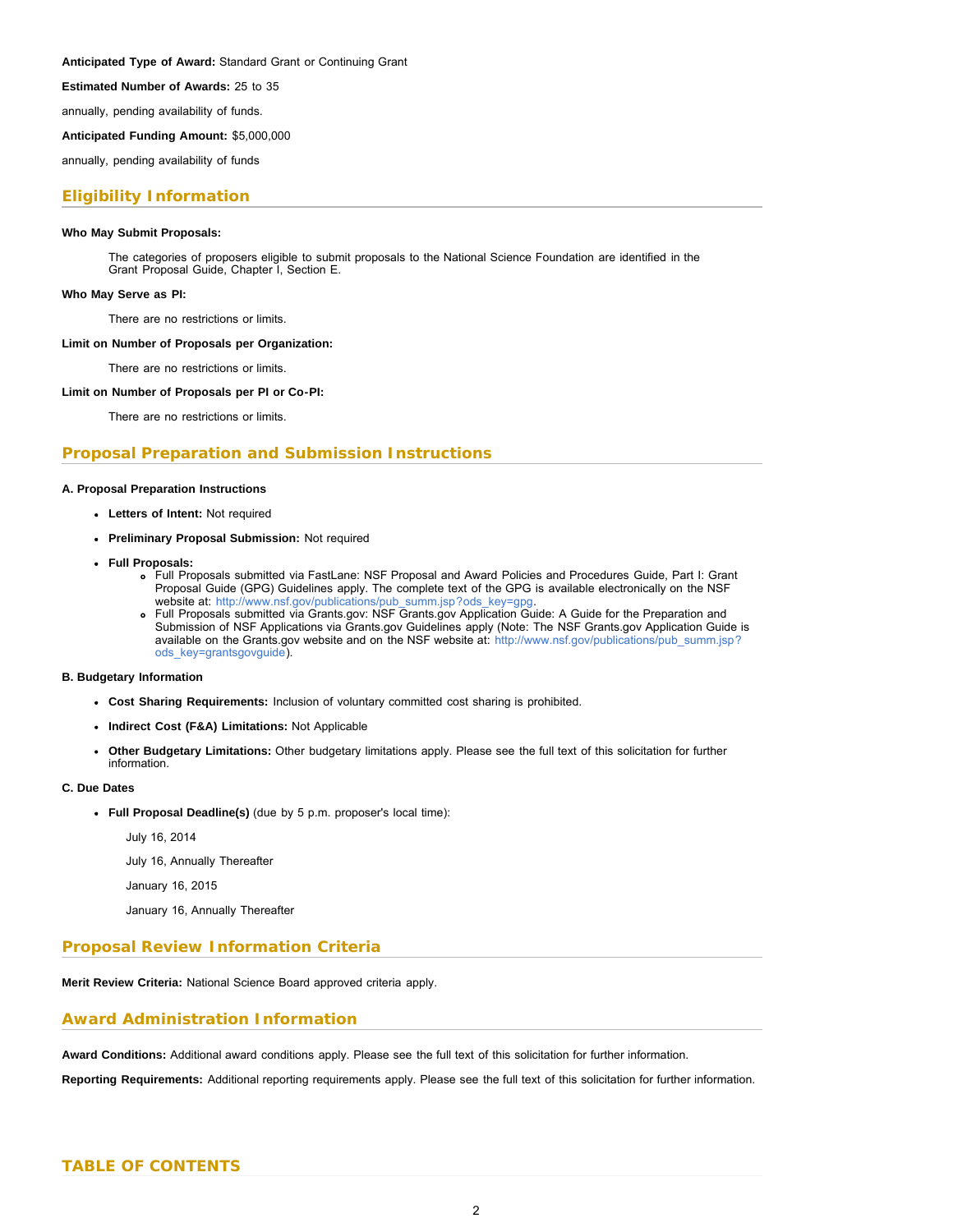**[Summary of Program Requirements](#page-0-0)**

- I. **[Introduction](#page-2-0)**
- II. **[Program Description](#page-2-1)**
- III. **[Award Information](#page-2-2)**
- IV. **[Eligibility Information](#page-2-3)**
- V. **[Proposal Preparation and Submission Instructions](#page-3-0)**
	- A. [Proposal Preparation Instructions](#page-3-0)
	- B. [Budgetary Information](#page-3-1)
	- C. [Due Dates](#page-4-0)
	- D. [FastLane/Grants.gov Requirements](#page-4-1)
- VI. **[NSF Proposal Processing and Review Procedures](#page-4-2)**
	- A. [Merit Review Principles and Criteria](#page-4-3)
	- B. [Review and Selection Process](#page-5-0)
- VII. **[Award Administration Information](#page-6-0)**
	- A. [Notification of the Award](#page-6-1) B. [Award Conditions](#page-6-2)
		- C. [Reporting Requirements](#page-6-3)
- VIII. **[Agency Contacts](#page-7-0)**
- IX. **[Other Information](#page-7-1)**

### <span id="page-2-0"></span>**I. INTRODUCTION**

The Geomorphology and Land-use Dynamics Program is part of the Division of Earth Sciences (EAR). EAR provides funding for the conduct of research concerning the solid Earth and its surface environment. EAR supports investigations of the Earth's structure, composition, evolution, and the interaction of the lithosphere with the Earth's biosphere, atmosphere, and hydrosphere. In addition, EAR provides support for instrumental and observational infrastructure, cyberinfrastructure, and innovative educational and outreach activities. Projects may employ any combination of field, laboratory, and computational studies with observational, theoretical, or experimental approaches. Support is available for research and research infrastructure through grants, contracts, and cooperative agreements awarded in response to investigator-initiated proposals from U.S. universities and other eligible organizations. EAR will consider co-funding of projects with other agencies and supports international work and collaborations.

### <span id="page-2-1"></span>**II. PROGRAM DESCRIPTION**

Geomorphology and Land-use Dynamics supports innovative research into processes that shape and modify landscapes over a variety of length and time scales. The program encourages research that investigates quantitatively the coupling and feedback among such processes, their rates, and their relative roles, especially in the contexts of variation in climatic, biologic, and tectonic influences and in light of changes due to human impact.

The Geomorphology and Land-use Dynamics Program is committed to supporting the most meritorious research in any relevant area, including interdisciplinary and multidisciplinary research, as well as research involving international collaboration. The Program is especially interested in proposals in emerging fields. Where appropriate, proposals may be considered for joint support with other programs in EAR or with other Divisions at the National Science Foundation. In some cases, proposals may be transferred to other programs within EAR or to other Divisions within the National Science Foundation when it is deemed appropriate by Program Officers from the respective programs or divisions. Principal Investigators are encouraged to contact the cognizant program officers regarding proposals that may cross disciplinary boundaries before submission.

Examples of projects supported by the program can be found using the [NSF Award Search \(Program Information\)](http://www.nsf.gov/awardsearch/tab.do?dispatch=2) engine by entering Element Code 7458.

### <span id="page-2-2"></span>**III. AWARD INFORMATION**

Anticipated funding is \$5,000,000, annually. The estimated number of awards is 25 to 35 standard or continuing grants per year. Awards are generally made within 6 months of the proposal submission date for successful proposals.

Estimated program budget, number of awards and average award size/duration are subject to the availability of funds.

### <span id="page-2-3"></span>**IV. ELIGIBILITY INFORMATION**

#### **Who May Submit Proposals:**

The categories of proposers eligible to submit proposals to the National Science Foundation are identified in the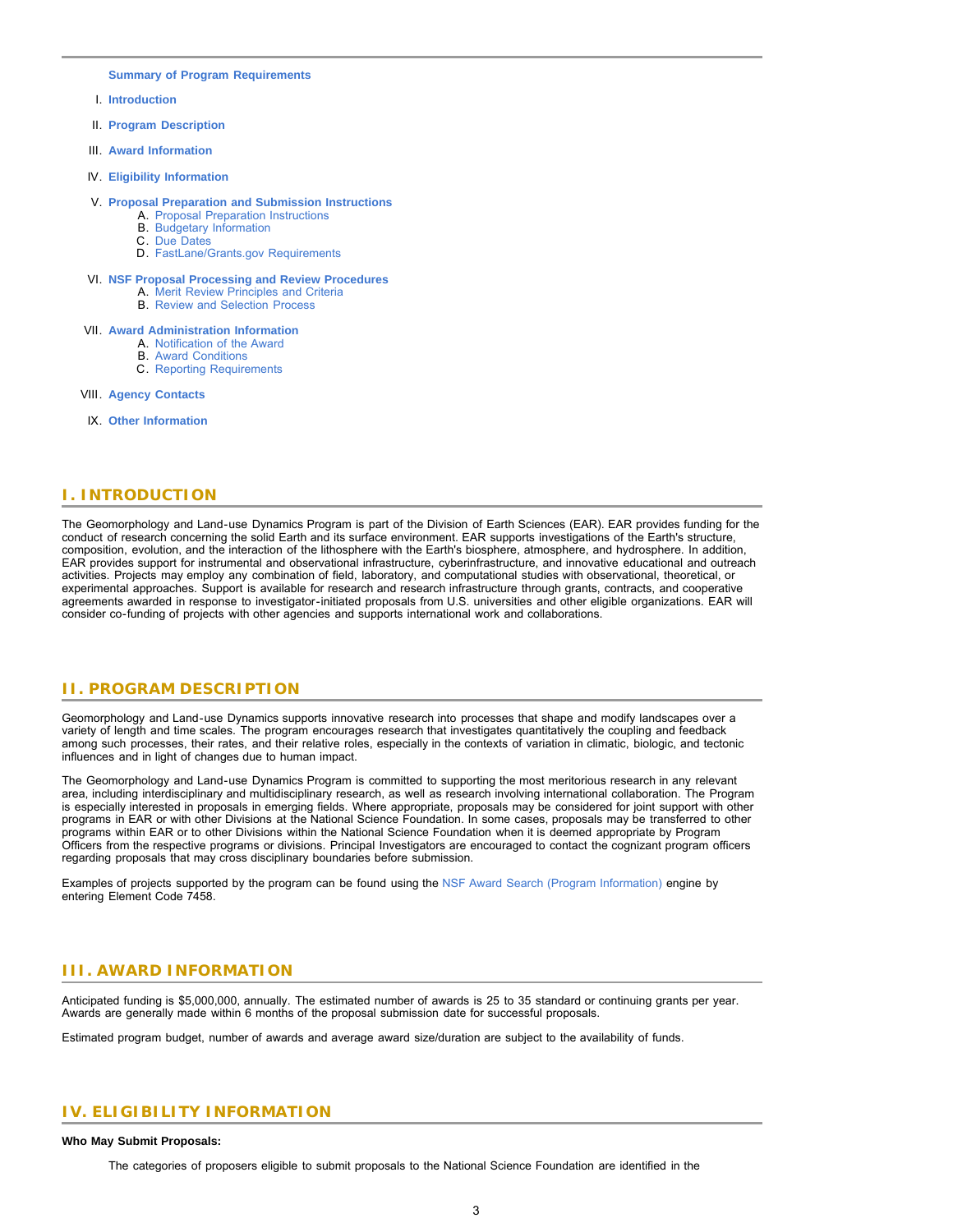Grant Proposal Guide, Chapter I, Section E.

#### **Who May Serve as PI:**

There are no restrictions or limits.

#### **Limit on Number of Proposals per Organization:**

There are no restrictions or limits.

#### **Limit on Number of Proposals per PI or Co-PI:**

There are no restrictions or limits.

# <span id="page-3-0"></span>**V. PROPOSAL PREPARATION AND SUBMISSION INSTRUCTIONS**

# **A. Proposal Preparation Instructions**

**Full Proposal Preparation Instructions:** Proposers may opt to submit proposals in response to this Program Solicitation via Grants.gov or via the NSF FastLane system.

- Full proposals submitted via FastLane: Proposals submitted in response to this program solicitation should be prepared and submitted in accordance with the general guidelines contained in the NSF Grant Proposal Guide (GPG). The complete text of the GPG is available electronically on the NSF website at: [http://www.nsf.gov/publications/pub\\_summ.jsp?ods\\_key=gpg.](http://www.nsf.gov/publications/pub_summ.jsp?ods_key=gpg) Paper copies of the GPG may be obtained from the NSF Publications Clearinghouse, telephone (703) 292-7827 or by email from [nsfpubs@nsf.gov.](mailto:nsfpubs@nsf.gov) Proposers are reminded to identify this program solicitation number in the program solicitation block on the NSF Cover Sheet For Proposal to the National Science Foundation. Compliance with this requirement is critical to determining the relevant proposal processing guidelines. Failure to submit this information may delay processing.
- Full proposals submitted via Grants.gov: Proposals submitted in response to this program solicitation via Grants.gov should be prepared and submitted in accordance with the NSF Grants.gov Application Guide: A Guide for the Preparation and Submission of NSF Applications via Grants.gov. The complete text of the NSF Grants.gov Application Guide is available on the Grants.gov website and on the NSF website at: ([http://www.nsf.gov/publications/pub\\_summ.jsp?](http://www.nsf.gov/publications/pub_summ.jsp?ods_key=grantsgovguide) ods key=grantsgovguide). To obtain copies of the Application Guide and Application Forms Package, click on the Apply tab on the Grants.gov site, then click on the Apply Step 1: Download a Grant Application Package and Application Instructions link and enter the funding opportunity number, (the program solicitation number without the NSF prefix) and press the Download Package button. Paper copies of the Grants.gov Application Guide also may be obtained from the NSF Publications Clearinghouse, telephone (703) 292-7827 or by e-mail from [nsfpubs@nsf.gov.](mailto:nsfpubs@nsf.gov)

In determining which method to utilize in the electronic preparation and submission of the proposal, please note the following:

Collaborative Proposals. All collaborative proposals submitted as separate submissions from multiple organizations must be submitted via the NSF FastLane system. Chapter II, Section D.5 of the Grant Proposal Guide provides additional information on collaborative proposals.

See Chapter II.C.2 of the [GPG](http://www.nsf.gov/publications/pub_summ.jsp?ods_key=gpg) for guidance on the required sections of a full research proposal submitted to NSF. Please note that the proposal preparation instructions provided in this program solicitation may deviate from the GPG instructions.

#### **The following information supplements the Grant Proposal Guide and the NSF Grants.gov Application Guide:**

**EAR Data Policy:** Principal investigators are required to adhere to the [EAR Data Policy](http://www.nsf.gov/bfa/dias/policy/dmp.jsp) available on the NSF website. Proposals should include a statement describing how the data policy requirements will be met.

**Projects involving work in foreign countries:** For studies in countries other than the United States, the project description should discuss, where appropriate, collaborations with scientists and students from the host country, and how these individuals will be involved in the project. Collaborations should be well justified, in that they represent true intellectual collaboration, utilize the expertise and specialized skills, facilities, and/or resources of the foreign collaborator. Letters of collaboration must be included in the Special Information and Supplementary Documents section of the proposal. These letters should include a discussion of the role of the collaborator in the project and the resources the collaborating foreign institution/organization will provide to the project. Principal investigators are encouraged to provide U.S. students and junior researchers with international research experiences. According to the [Grant Proposal Guide](http://www.nsf.gov/publications/pub_summ.jsp?ods_key=gpg) (Sec II.C.2.j), "some governments require nonresidents to obtain official approval to carry out investigations within their borders and coastal waters under their jurisdiction. PIs are responsible for obtaining the required authorizations and for advising NSF that they have been obtained or requested." Prior to an award, PIs must provide confirmation that they have obtained necessary research agreements and all legally required collecting, import, and export permits for samples, instrumentation, and data. Where relevant, arrangements to allocate samples and data between host country organization(s) or institution(s) and U.S. organization(s) or institution(s) should be discussed in the proposal. Investigators are encouraged to include any such permits, authorizations, and agreements in the Special Information and Supplementary Documents section of the proposal.

# <span id="page-3-1"></span>**B. Budgetary Information**

**Cost Sharing:** Inclusion of voluntary committed cost sharing is prohibited.

### **Other Budgetary Limitations:**

Equipment needs that can be demonstrably linked to the conduct of a specific research project being proposed to EAR may be included within the budget of the related research proposal. In general, equipment requests on proposals submitted to EAR research programs should not exceed a total of \$50,000. Equipment requests in excess of \$50,000 usually require a separate proposal directly to the Instrumentation and Facilities Program. However, equipment requests of less than \$50,000 that are unassociated with specific research proposals may be submitted to the Instrumentation and Facilities Program. Investigators planning on submitting an EAR research proposal with a significant equipment budget are encouraged to discuss these plans with the relevant research program officer prior to submission.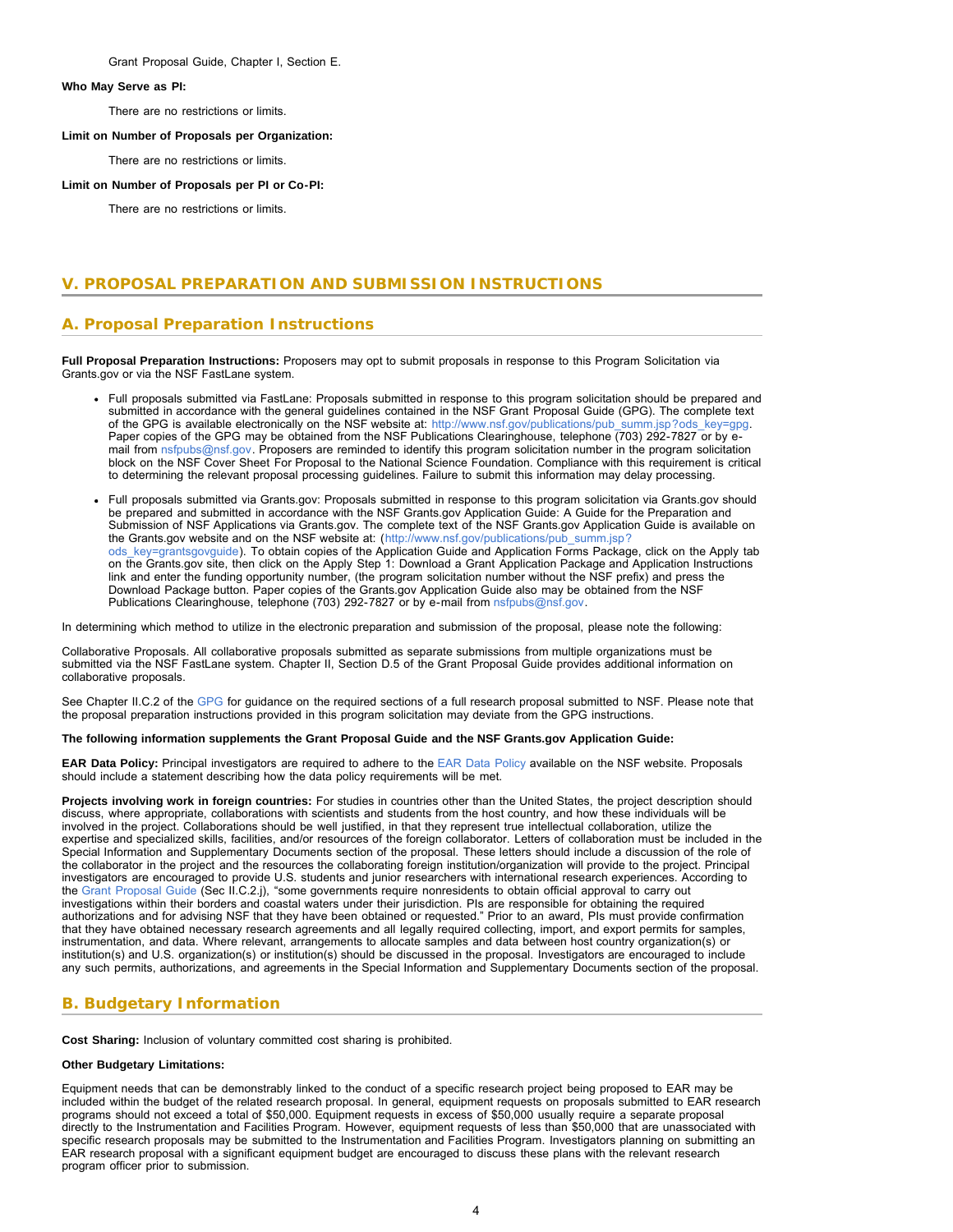- <span id="page-4-0"></span>**Full Proposal Deadline(s)** (due by 5 p.m. proposer's local time):
	- July 16, 2014

July 16, Annually Thereafter

January 16, 2015

January 16, Annually Thereafter

### <span id="page-4-1"></span>**D. FastLane/Grants.gov Requirements**

### **For Proposals Submitted Via FastLane:**

To prepare and submit a proposal via FastLane, see detailed technical instructions available at: [https://www.fastlane.nsf.gov/a1/newstan.htm.](https://www.fastlane.nsf.gov/a1/newstan.htm) For FastLane user support, call the FastLane Help Desk at 1-800- 673-6188 or e-mail [fastlane@nsf.gov.](mailto:fastlane@nsf.gov) The FastLane Help Desk answers general technical questions related to the use of the FastLane system. Specific questions related to this program solicitation should be referred to the NSF program staff contact(s) listed in Section VIII of this funding opportunity.

#### **For Proposals Submitted Via Grants.gov:**

Before using Grants.gov for the first time, each organization must register to create an institutional profile. Once registered, the applicant's organization can then apply for any federal grant on the Grants.gov website. Comprehensive information about using Grants.gov is available on the Grants.gov Applicant Resources webpage: [http://www.grants.gov/web/grants/applicants.html.](http://www.grants.gov/web/grants/applicants.html) In addition, the NSF Grants.gov Application Guide (see link in Section V.A) provides instructions regarding the technical preparation of proposals via Grants.gov. For Grants.gov user support, contact the Grants.gov Contact Center at 1-800-518-4726 or by email: [support@grants.gov](mailto:support@grants.gov). The Grants.gov Contact

Center answers general technical questions related to the use of Grants.gov. Specific questions related to this program solicitation should be referred to the NSF program staff contact(s) listed in Section VIII of this solicitation.

*Submitting the Proposal:* Once all documents have been completed, the Authorized Organizational Representative (AOR) must submit the application to Grants.gov and verify the desired funding opportunity and agency to which the application is submitted. The AOR must then sign and submit the application to Grants.gov. The completed application will be transferred to the NSF FastLane system for further processing.

Proposers that submitted via FastLane are strongly encouraged to use FastLane to verify the status of their submission to NSF. For proposers that submitted via Grants.gov, until an application has been received and validated by NSF, the Authorized Organizational Representative may check the status of an application on Grants.gov. After proposers have received an e-mail notification from NSF, Research.gov should be used to check the status of an application.

### <span id="page-4-2"></span>**VI. NSF PROPOSAL PROCESSING AND REVIEW PROCEDURES**

Proposals received by NSF are assigned to the appropriate NSF program for acknowledgement and, if they meet NSF requirements, for review. All proposals are carefully reviewed by a scientist, engineer, or educator serving as an NSF Program Officer, and usually by three to ten other persons outside NSF either as *ad hoc* reviewers, panelists, or both, who are experts in the particular fields represented by the proposal. These reviewers are selected by Program Officers charged with oversight of the review process. Proposers are invited to suggest names of persons they believe are especially well qualified to review the proposal and/or persons they would prefer not review the proposal. These suggestions may serve as one source in the reviewer selection process at the Program Officer's discretion. Submission of such names, however, is optional. Care is taken to ensure that reviewers have no conflicts of interest with the proposal. In addition, Program Officers may obtain comments from site visits before recommending final action on proposals. Senior NSF staff further review recommendations for awards. A flowchart that depicts the entire NSF proposal and award process (and associated timeline) is included in the GPG as [Exhibit III-1](http://www.nsf.gov/pubs/policydocs/pappguide/nsf14001/gpg_3ex1.pdf).

A comprehensive description of the Foundation's merit review process is available on the NSF website at: [http://nsf.gov/bfa/dias/policy/merit\\_review/.](http://nsf.gov/bfa/dias/policy/merit_review/)

Proposers should also be aware of core strategies that are essential to the fulfillment of NSF's mission, as articulated in *[Investing in](http://www.nsf.gov/pubs/2014/nsf14043/nsf14043.pdf) [Science, Engineering, and Education for the Nation's Future: NSF Strategic Plan for 2014-2018](http://www.nsf.gov/pubs/2014/nsf14043/nsf14043.pdf)*. These strategies are integrated in the program planning and implementation process, of which proposal review is one part. NSF's mission is particularly wellimplemented through the integration of research and education and broadening participation in NSF programs, projects, and activities.

One of the strategic objectives in support of NSF's mission is to foster integration of research and education through the programs, projects, and activities it supports at academic and research institutions. These institutions must recruit, train, and prepare a diverse STEM workforce to advance the frontiers of science and participate in the U.S. technology-based economy. NSF's contribution to the national innovation ecosystem is to provide cutting-edge research under the guidance of the Nation's most creative scientists and engineers. NSF also supports development of a strong science, technology, engineering, and mathematics (STEM) workforce by investing in building the knowledge that informs improvements in STEM teaching and learning.

<span id="page-4-3"></span>NSF's mission calls for the broadening of opportunities and expanding participation of groups, institutions, and geographic regions that are underrepresented in STEM disciplines, which is essential to the health and vitality of science and engineering. NSF is committed to this principle of diversity and deems it central to the programs, projects, and activities it considers and supports.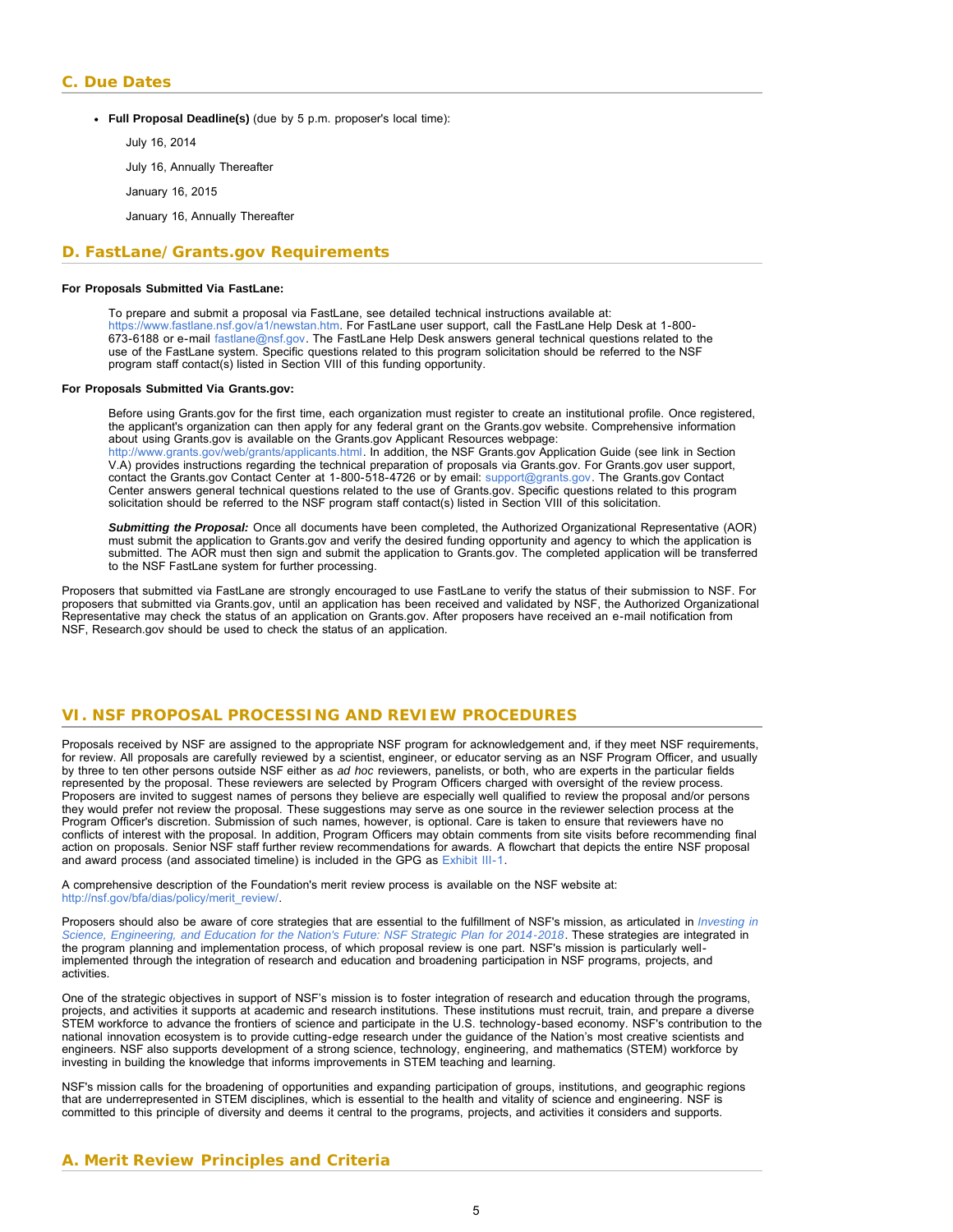The National Science Foundation strives to invest in a robust and diverse portfolio of projects that creates new knowledge and enables breakthroughs in understanding across all areas of science and engineering research and education. To identify which projects to support, NSF relies on a merit review process that incorporates consideration of both the technical aspects of a proposed project and its potential to contribute more broadly to advancing NSF's mission "to promote the progress of science; to advance the national health, prosperity, and welfare; to secure the national defense; and for other purposes." NSF makes every effort to conduct a fair, competitive, transparent merit review process for the selection of projects.

#### 1. Merit Review Principles

These principles are to be given due diligence by PIs and organizations when preparing proposals and managing projects, by reviewers when reading and evaluating proposals, and by NSF program staff when determining whether or not to recommend proposals for funding and while overseeing awards. Given that NSF is the primary federal agency charged with nurturing and supporting excellence in basic research and education, the following three principles apply:

- All NSF projects should be of the highest quality and have the potential to advance, if not transform, the frontiers of knowledge.
- NSF projects, in the aggregate, should contribute more broadly to achieving societal goals. These "Broader Impacts" may be accomplished through the research itself, through activities that are directly related to specific research projects, or through activities that are supported by, but are complementary to, the project. The project activities may be based on previously established and/or innovative methods and approaches, but in either case must be well justified.
- Meaningful assessment and evaluation of NSF funded projects should be based on appropriate metrics, keeping in mind the likely correlation between the effect of broader impacts and the resources provided to implement projects. If the size of the activity is limited, evaluation of that activity in isolation is not likely to be meaningful. Thus, assessing the effectiveness of these activities may best be done at a higher, more aggregated, level than the individual project.

With respect to the third principle, even if assessment of Broader Impacts outcomes for particular projects is done at an aggregated level, PIs are expected to be accountable for carrying out the activities described in the funded project. Thus, individual projects should include clearly stated goals, specific descriptions of the activities that the PI intends to do, and a plan in place to document the outputs of those activities.

These three merit review principles provide the basis for the merit review criteria, as well as a context within which the users of the criteria can better understand their intent.

#### 2. Merit Review Criteria

All NSF proposals are evaluated through use of the two National Science Board approved merit review criteria. In some instances, however, NSF will employ additional criteria as required to highlight the specific objectives of certain programs and activities.

The two merit review criteria are listed below. **Both** criteria are to be given **full consideration** during the review and decisionmaking processes; each criterion is necessary but neither, by itself, is sufficient. Therefore, proposers must fully address both criteria. ([GPG Chapter II.C.2.d.i.](http://www.nsf.gov/pubs/policydocs/pappguide/nsf13001/gpg_2.jsp#IIC2di) contains additional information for use by proposers in development of the Project Description section of the proposal.) Reviewers are strongly encouraged to review the criteria, including [GPG Chapter II.C.2.d.i.,](http://www.nsf.gov/pubs/policydocs/pappguide/nsf13001/gpg_2.jsp#IIC2di) prior to the review of a proposal.

When evaluating NSF proposals, reviewers will be asked to consider what the proposers want to do, why they want to do it, how they plan to do it, how they will know if they succeed, and what benefits could accrue if the project is successful. These issues apply both to the technical aspects of the proposal and the way in which the project may make broader contributions. To that end, reviewers will be asked to evaluate all proposals against two criteria:

- **Intellectual Merit:** The Intellectual Merit criterion encompasses the potential to advance knowledge; and
- **Broader Impacts:** The Broader Impacts criterion encompasses the potential to benefit society and contribute to the achievement of specific, desired societal outcomes.

The following elements should be considered in the review for both criteria:

- 1. What is the potential for the proposed activity to
	- a. Advance knowledge and understanding within its own field or across different fields (Intellectual Merit); and b. Benefit society or advance desired societal outcomes (Broader Impacts)?
- 2. To what extent do the proposed activities suggest and explore creative, original, or potentially transformative concepts?
- 3. Is the plan for carrying out the proposed activities well-reasoned, well-organized, and based on a sound rationale? Does the plan incorporate a mechanism to assess success?
- 4. How well qualified is the individual, team, or organization to conduct the proposed activities?
- 5. Are there adequate resources available to the PI (either at the home organization or through collaborations) to carry out the proposed activities?

Broader impacts may be accomplished through the research itself, through the activities that are directly related to specific research projects, or through activities that are supported by, but are complementary to, the project. NSF values the advancement of scientific knowledge and activities that contribute to achievement of societally relevant outcomes. Such outcomes include, but are not limited to: full participation of women, persons with disabilities, and underrepresented minorities in science, technology, engineering, and mathematics (STEM); improved STEM education and educator development at any level; increased public scientific literacy and public engagement with science and technology; improved well-being of individuals in society; development of a diverse, globally competitive STEM workforce; increased partnerships between academia, industry, and others; improved national security; increased economic competitiveness of the United States; and enhanced infrastructure for research and education.

Proposers are reminded that reviewers will also be asked to review the Data Management Plan and the Postdoctoral Researcher Mentoring Plan, as appropriate.

### <span id="page-5-0"></span>**B. Review and Selection Process**

Proposals submitted in response to this program solicitation will be reviewed by Ad hoc Review and/or Panel Review.

Reviewers will be asked to evaluate proposals using two National Science Board approved merit review criteria and, if applicable, additional program specific criteria. A summary rating and accompanying narrative will be completed and submitted by each reviewer. The Program Officer assigned to manage the proposal's review will consider the advice of reviewers and will formulate a recommendation.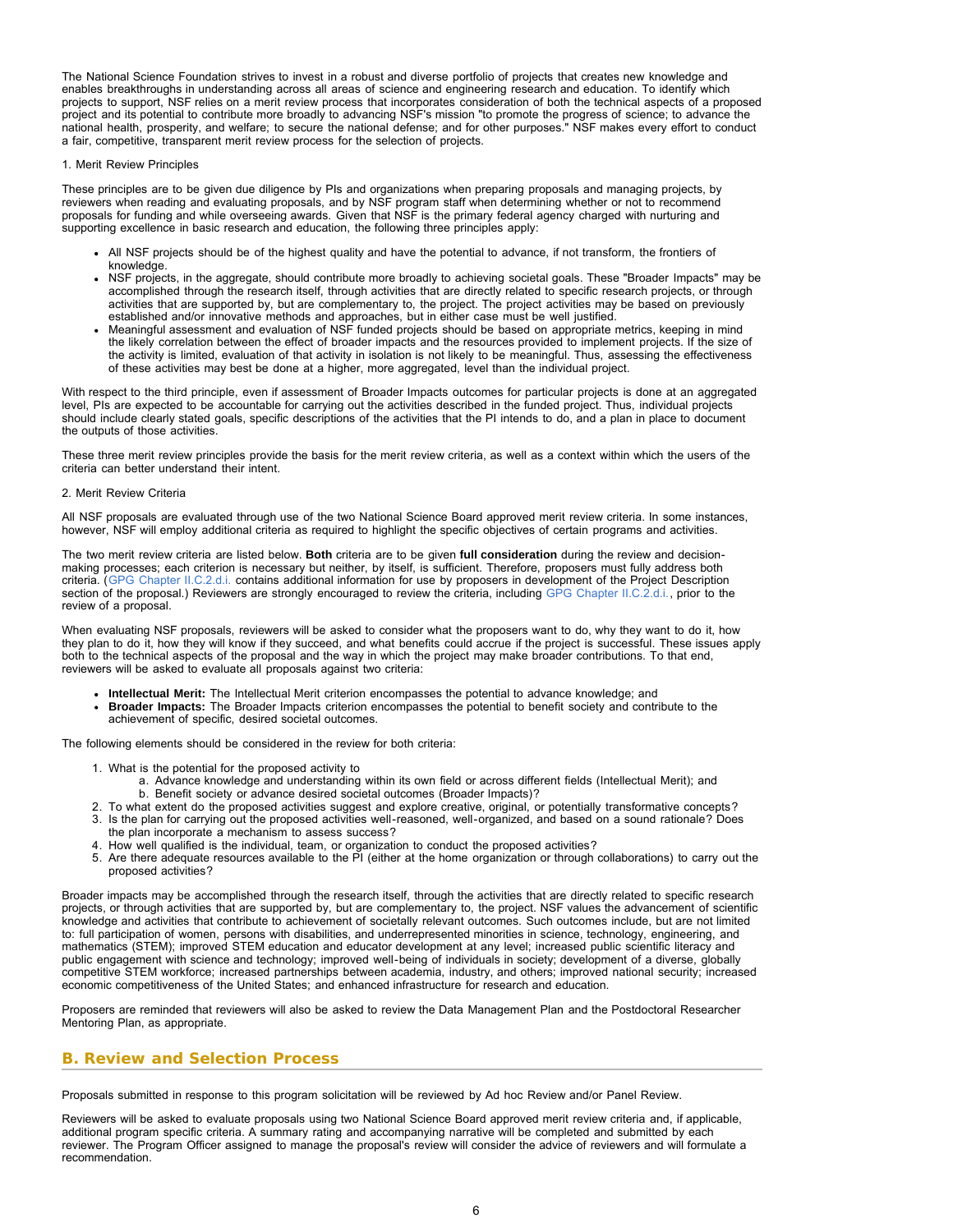After scientific, technical and programmatic review and consideration of appropriate factors, the NSF Program Officer recommends to the cognizant Division Director whether the proposal should be declined or recommended for award. NSF strives to be able to tell applicants whether their proposals have been declined or recommended for funding within six months. Large or particularly complex proposals or proposals from new awardees may require additional review and processing time. The time interval begins on the deadline or target date, or receipt date, whichever is later. The interval ends when the Division Director acts upon the Program Officer's recommendation.

After programmatic approval has been obtained, the proposals recommended for funding will be forwarded to the Division of Grants and Agreements for review of business, financial, and policy implications. After an administrative review has occurred, Grants and Agreements Officers perform the processing and issuance of a grant or other agreement. Proposers are cautioned that only a Grants and Agreements Officer may make commitments, obligations or awards on behalf of NSF or authorize the expenditure of funds. No commitment on the part of NSF should be inferred from technical or budgetary discussions with a NSF Program Officer. A Principal Investigator or organization that makes financial or personnel commitments in the absence of a grant or cooperative agreement signed by the NSF Grants and Agreements Officer does so at their own risk.

Once an award or declination decision has been made, Principal Investigators are provided feedback about their proposals. In all cases, reviews are treated as confidential documents. Verbatim copies of reviews, excluding the names of the reviewers or any reviewer-identifying information, are sent to the Principal Investigator/Project Director by the Program Officer. In addition, the proposer will receive an explanation of the decision to award or decline funding.

## <span id="page-6-0"></span>**VII. AWARD ADMINISTRATION INFORMATION**

## <span id="page-6-1"></span>**A. Notification of the Award**

Notification of the award is made to *the submitting organization* by a Grants Officer in the Division of Grants and Agreements. Organizations whose proposals are declined will be advised as promptly as possible by the cognizant NSF Program administering the program. Verbatim copies of reviews, not including the identity of the reviewer, will be provided automatically to the Principal Investigator. (See Section VI.B. for additional information on the review process).

# <span id="page-6-2"></span>**B. Award Conditions**

An NSF award consists of: (1) the award notice, which includes any special provisions applicable to the award and any numbered amendments thereto; (2) the budget, which indicates the amounts, by categories of expense, on which NSF has based its support (or otherwise communicates any specific approvals or disapprovals of proposed expenditures); (3) the proposal referenced in the award notice; (4) the applicable award conditions, such as Grant General Conditions (GC-1)\*; or Research Terms and Conditions\* and (5) any announcement or other NSF issuance that may be incorporated by reference in the award notice. Cooperative agreements also are administered in accordance with NSF Cooperative Agreement Financial and Administrative Terms and Conditions (CA-FATC) and the applicable Programmatic Terms and Conditions. NSF awards are electronically signed by an NSF Grants and Agreements Officer and transmitted electronically to the organization via e-mail.

\*These documents may be accessed electronically on NSF's Website at [http://www.nsf.gov/awards/managing/award\\_conditions.jsp?](http://www.nsf.gov/awards/managing/award_conditions.jsp?org=NSF) [org=NSF.](http://www.nsf.gov/awards/managing/award_conditions.jsp?org=NSF) Paper copies may be obtained from the NSF Publications Clearinghouse, telephone (703) 292-7827 or by e-mail from [nsfpubs@nsf.gov.](mailto:nsfpubs@nsf.gov)

More comprehensive information on NSF Award Conditions and other important information on the administration of NSF awards is contained in the NSF *Award & Administration Guide* (AAG) Chapter II, available electronically on the NSF Website at [http://www.nsf.gov/publications/pub\\_summ.jsp?ods\\_key=aag.](http://www.nsf.gov/publications/pub_summ.jsp?ods_key=aag)

### **Special Award Conditions:**

**EAR Data Policy:** Principal investigators are required to adhere to the [EAR Data Policy](http://www.nsf.gov/bfa/dias/policy/dmp.jsp) available on the NSF website. Final reports for all awards should include a statement describing how the data policy requirements have been met.

# <span id="page-6-3"></span>**C. Reporting Requirements**

For all multi-year grants (including both standard and continuing grants), the Principal Investigator must submit an annual project report to the cognizant Program Officer at least 90 days prior to the end of the current budget period. (Some programs or awards require submission of more frequent project reports). Within 90 days following expiration of a grant, the PI also is required to submit a final project report, and a project outcomes report for the general public.

Failure to provide the required annual or final project reports, or the project outcomes report, will delay NSF review and processing of any future funding increments as well as any pending proposals for all identified PIs and co-PIs on a given award. PIs should examine the formats of the required reports in advance to assure availability of required data.

PIs are required to use NSF's electronic project-reporting system, available through Research.gov, for preparation and submission of annual and final project reports. Such reports provide information on accomplishments, project participants (individual and organizational), publications, and other specific products and impacts of the project. Submission of the report via Research.gov constitutes certification by the PI that the contents of the report are accurate and complete. The project outcomes report also must be prepared and submitted using Research.gov. This report serves as a brief summary, prepared specifically for the public, of the nature and outcomes of the project. This report will be posted on the NSF website exactly as it is submitted by the PI.

More comprehensive information on NSF Reporting Requirements and other important information on the administration of NSF awards is contained in the NSF *Award & Administration Guide* (AAG) Chapter II, available electronically on the NSF Website at [http://www.nsf.gov/publications/pub\\_summ.jsp?ods\\_key=aag.](http://www.nsf.gov/publications/pub_summ.jsp?ods_key=aag)

**EAR Data Policy:** Principal investigators are required to adhere to the [EAR Data Policy](http://www.nsf.gov/bfa/dias/policy/dmp.jsp) available on the NSF website. Final reports for all awards should include a statement describing how the data policy requirements have been met.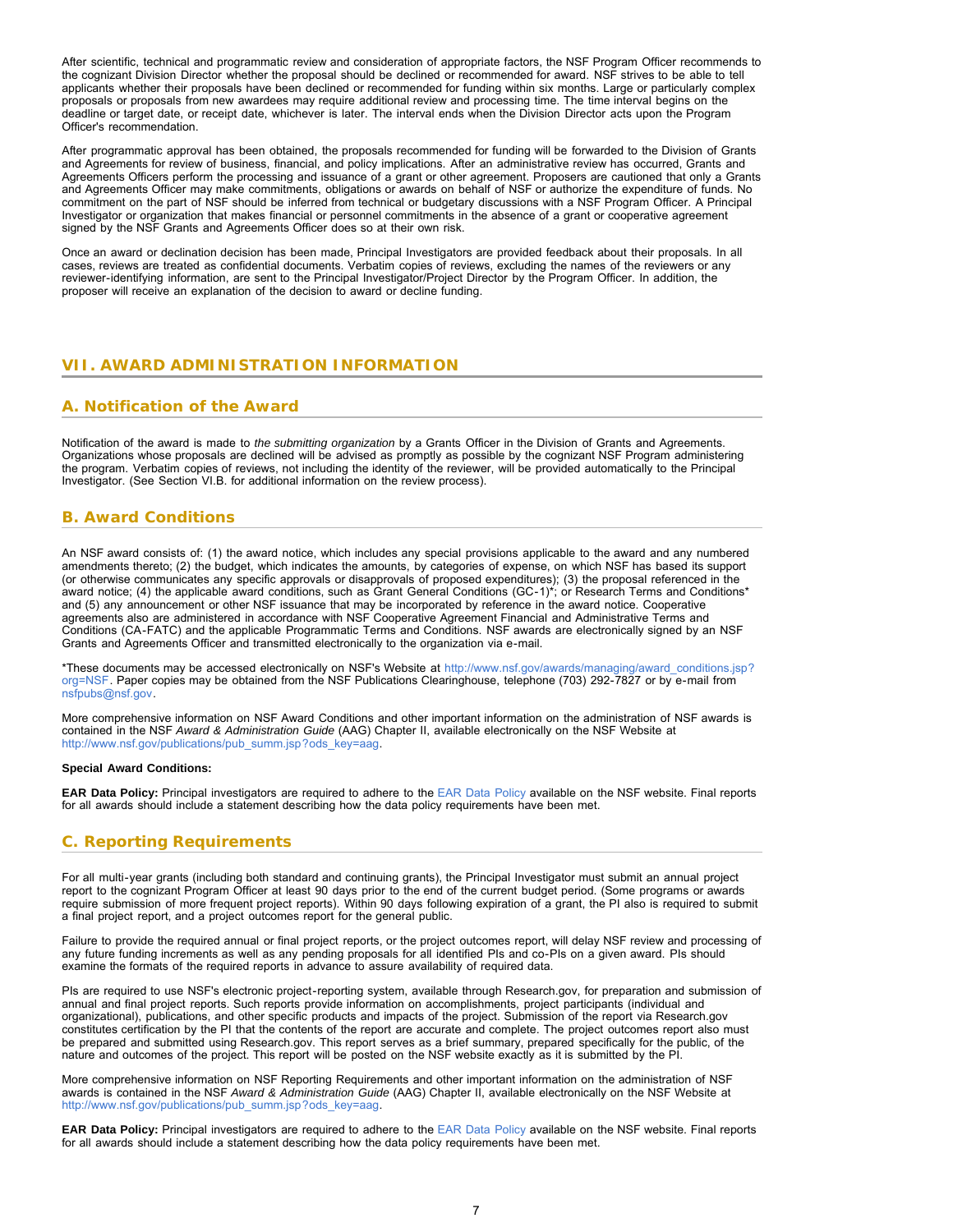# <span id="page-7-0"></span>**VIII. AGENCY CONTACTS**

*Please note that the program contact information is current at the time of publishing. See program website for any updates to the points of contact.*

General inquiries regarding this program should be made to:

- Paul Cutler, Program Director, National Science Foundation, 785 N, telephone: 703-292-8548, fax: 703-292-9025, email: [pcutler@nsf.gov](mailto:pcutler@nsf.gov)
- Richard Yuretich, Program Director, National Science Foundation, 785 N, telephone: 703-292-8548, fax: (703) 292-9025, email: [ryuretic@nsf.gov](mailto:ryuretic@nsf.gov)

For questions related to the use of FastLane, contact:

FastLane Help Desk, telephone: 1-800-673-6188; e-mail: [fastlane@nsf.gov.](mailto:fastlane@nsf.gov)

For questions relating to Grants.gov contact:

Grants.gov Contact Center: If the Authorized Organizational Representatives (AOR) has not received a confirmation message from Grants.gov within 48 hours of submission of application, please contact via telephone: 1-800-518-4726; email: [support@grants.gov.](mailto:support@grants.gov)

# <span id="page-7-1"></span>**IX. OTHER INFORMATION**

The NSF website provides the most comprehensive source of information on NSF Directorates (including contact information), programs and funding opportunities. Use of this website by potential proposers is strongly encouraged. In addition, "NSF Update" is an information-delivery system designed to keep potential proposers and other interested parties apprised of new NSF funding opportunities and publications, important changes in proposal and award policies and procedures, and upcoming NSF [Grants](http://www.nsf.gov/bfa/dias/policy/outreach.jsp) [Conferences.](http://www.nsf.gov/bfa/dias/policy/outreach.jsp) Subscribers are informed through e-mail or the user's Web browser each time new publications are issued that match their identified interests. "NSF Update" also is available on NSF's website at [https://public.govdelivery.com/accounts/USNSF/subscriber/new?topic\\_id=USNSF\\_179.](http://www.nsf.gov/cgi-bin/good-bye?https://public.govdelivery.com/accounts/USNSF/subscriber/new?topic_id=USNSF_179)

Grants.gov provides an additional electronic capability to search for Federal government-wide grant opportunities. NSF funding opportunities may be accessed via this mechanism. Further information on Grants.gov may be obtained at [http://www.grants.gov.](http://www.grants.gov/)

# **ABOUT THE NATIONAL SCIENCE FOUNDATION**

The National Science Foundation (NSF) is an independent Federal agency created by the National Science Foundation Act of 1950, as amended (42 USC 1861-75). The Act states the purpose of the NSF is "to promote the progress of science; [and] to advance the national health, prosperity, and welfare by supporting research and education in all fields of science and engineering."

NSF funds research and education in most fields of science and engineering. It does this through grants and cooperative agreements to more than 2,000 colleges, universities, K-12 school systems, businesses, informal science organizations and other research organizations throughout the US. The Foundation accounts for about one-fourth of Federal support to academic institutions for basic research.

NSF receives approximately 55,000 proposals each year for research, education and training projects, of which approximately 11,000 are funded. In addition, the Foundation receives several thousand applications for graduate and postdoctoral fellowships. The agency operates no laboratories itself but does support National Research Centers, user facilities, certain oceanographic vessels and Arctic and Antarctic research stations. The Foundation also supports cooperative research between universities and industry, US participation in international scientific and engineering efforts, and educational activities at every academic level.

*Facilitation Awards for Scientists and Engineers with Disabilities* provide funding for special assistance or equipment to enable persons with disabilities to work on NSF-supported projects. See Grant Proposal Guide Chapter II, Section D.2 for instructions regarding preparation of these types of proposals.

The National Science Foundation has Telephonic Device for the Deaf (TDD) and Federal Information Relay Service (FIRS) capabilities that enable individuals with hearing impairments to communicate with the Foundation about NSF programs, employment or general information. TDD may be accessed at (703) 292-5090 and (800) 281-8749, FIRS at (800) 877-8339.

The National Science Foundation Information Center may be reached at (703) 292-5111.

The National Science Foundation promotes and advances scientific progress in the United States by competitively awarding grants and cooperative agreements for research and education in the sciences, mathematics, and engineering.

To get the latest information about program deadlines, to download copies of NSF publications, and to access abstracts of awards, visit the NSF Website at [http://www.nsf.gov](http://www.nsf.gov/)

| • Location:                                            | 4201 Wilson Blvd. Arlington, VA 22230 |
|--------------------------------------------------------|---------------------------------------|
| • For General Information<br>(NSF Information Center): | (703) 292-5111                        |
| • TDD (for the hearing-impaired):                      | (703) 292-5090                        |